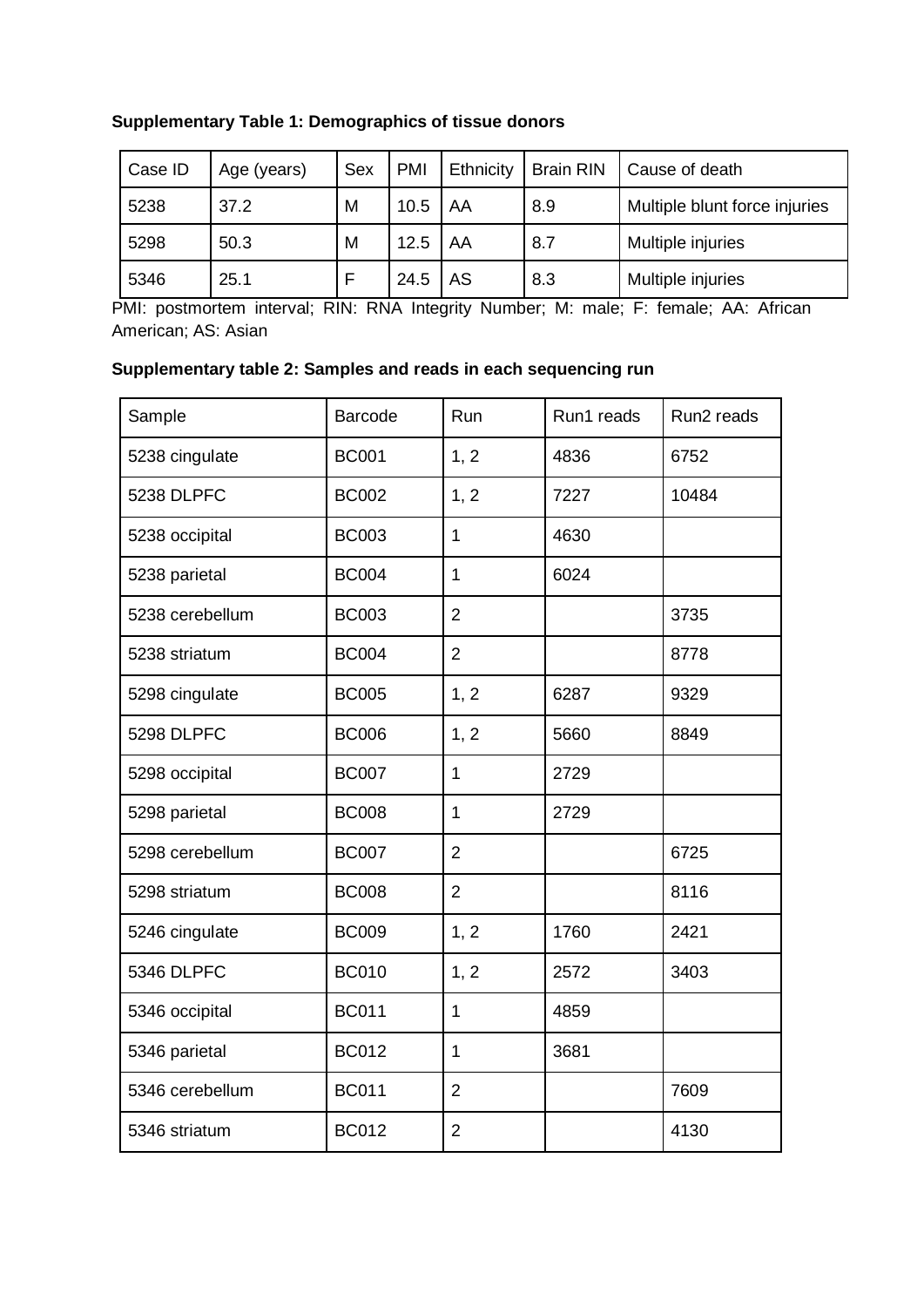|                                           | Run1          | Run <sub>2</sub> |
|-------------------------------------------|---------------|------------------|
| Flowcell                                  | R9.0 (MIN105) | R9.4 (MIN106)    |
| <b>Basecalling</b>                        | Epi2Me v1.125 | Albacore V1.1.0  |
| Total reads                               | 112024        | 126314           |
| Pass, barcoded reads                      | 52994         | 80331            |
| Yield (Mb)                                | 315           | 480              |
| Median length (pass, barcoded reads only) | 6363          | 6451             |
| Median Q-score (pass reads only)          | 12.75         | 15.89            |
| DNA calibration strand added              | Y             | N                |

# **Supplementary table 3: Sequencing metrics for each nanopore sequencing run**

## **Supplementary Table 4: primers and PCR conditions used to confirm novel exons and junctions.**

| Novel exon/junction    |                                 | Forward primer            |                                                     | Reverse primer           |                                                     | Annealing<br>temperature |
|------------------------|---------------------------------|---------------------------|-----------------------------------------------------|--------------------------|-----------------------------------------------------|--------------------------|
| <b>Novel</b><br>exon A | 5'<br>confirmation<br>(round 1) | Exon<br>1B F <sub>2</sub> | <b>GGTCAATGA</b><br><b>GAATACGAG</b><br><b>GATG</b> | Exon<br>A R <sub>2</sub> | <b>AGCCTCGTG</b><br><b>TCATTCTGCT</b>               | 53                       |
|                        | 5'<br>confirmation<br>(round 2) | Exon<br>$1B$ F            | <b>GAATCAGGT</b><br><b>AATCGTCGG</b><br><b>CGG</b>  | Exon<br>A R              | <b>TGAAGACAG</b><br><b>CATCTGCGT</b><br>C           | 53                       |
|                        | 3'<br>confirmation<br>(round 1) | Exon<br>AF <sub>2</sub>   | <b>CCTCATCCT</b><br><b>GGTCCCCAG</b><br>С           | Exon 2<br>R <sub>2</sub> | <b>CTGCCCATC</b><br><b>AGCTTAGCC</b><br>TG          | 53                       |
|                        | 3'<br>confirmation<br>(round 2) | Exon<br>A F               | <b>AGCAGAATG</b><br><b>ACACGAGGC</b><br>т           | Exon 2<br>R              | <b>AGCTGACTG</b><br><b>TGGAGATGG</b><br>ТC          | 53                       |
| <b>Novel</b><br>Exon B | 5'<br>confirmation<br>(round 1) | Exon<br>3F2               | <b>ACGCCACCA</b><br><b>ATTCCAACCT</b><br>G          | Exon<br><b>BR2</b>       | <b>TCTCCAATCT</b><br><b>GGGATGTTC</b><br><b>CTC</b> | 50                       |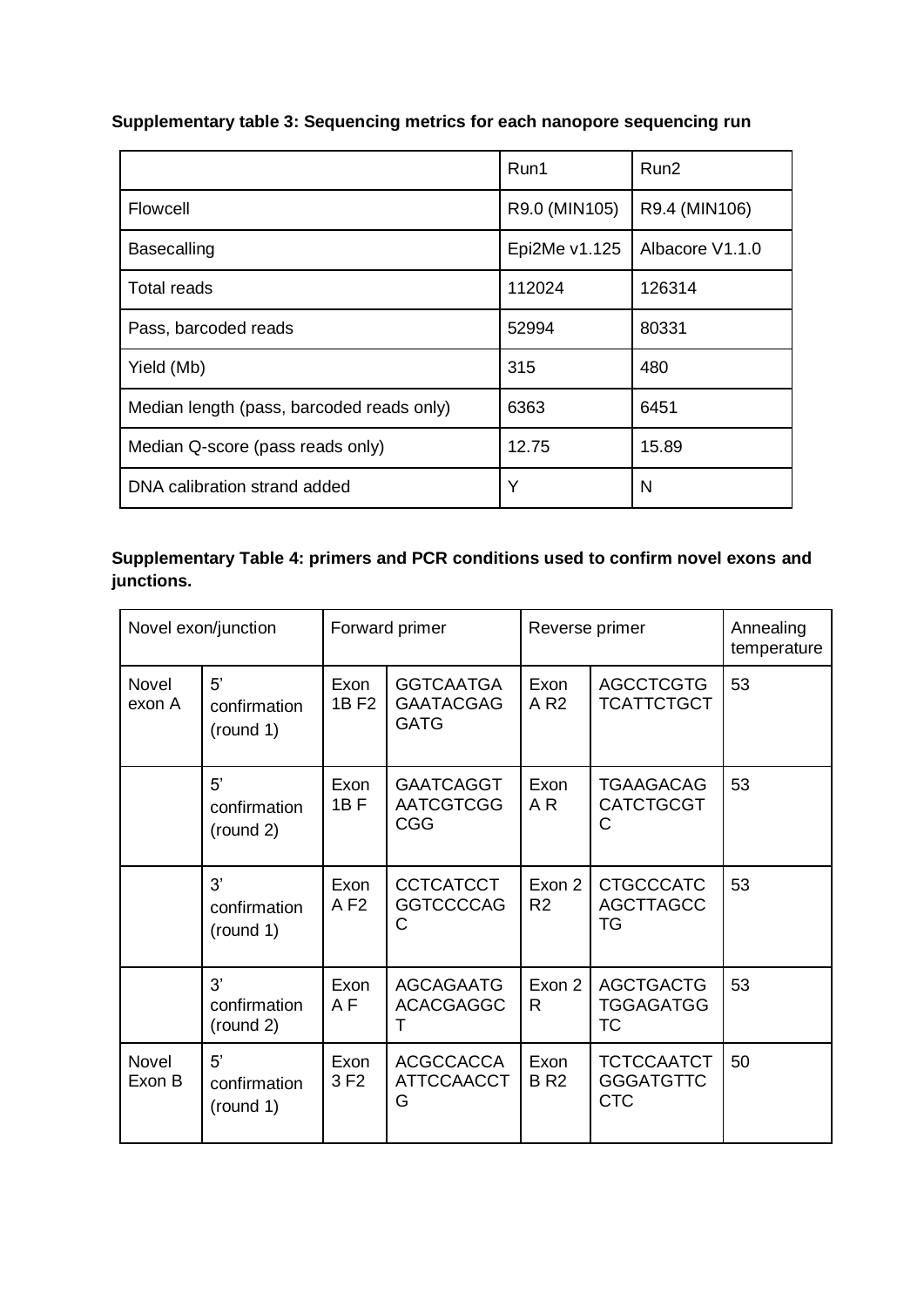|                                    | 5'<br>confirmation<br>(round 2) | Exon<br>3F                           | <b>TTGCCAATTG</b><br><b>TGTGGCCTT</b><br>AG          | Exon<br><b>BR</b>                  | <b>CTACTCTAGT</b><br><b>TGGGCTGAG</b><br>TT          | 50 |
|------------------------------------|---------------------------------|--------------------------------------|------------------------------------------------------|------------------------------------|------------------------------------------------------|----|
|                                    | 3'<br>confirmation<br>(round 1) | Exon<br><b>BF2</b>                   | <b>AACTCAGCC</b><br><b>CAACTAGAG</b><br><b>TAG</b>   | Exon 4<br>R <sub>2</sub>           | <b>GGTGAAAGA</b><br><b>GGAGTCCAT</b><br><b>AGG</b>   | 50 |
|                                    | 3'<br>confirmation<br>(round 2) | Exon<br><b>BF</b>                    | <b>GAGGAACAT</b><br><b>CCCAGATTG</b><br><b>GAGA</b>  | Exon 4<br>R                        | <b>TCTAGTAGG</b><br><b>TTCCAGCCG</b><br><b>TTG</b>   | 50 |
| Novel<br>Exon D                    | 5'<br>confirmation<br>(round 1) | Exon<br>7F2                          | <b>CAGTGCATC</b><br><b>ACCATGGAG</b><br>G            | Exon<br><b>DR2</b>                 | <b>TCTGCCTCA</b><br><b>AGAGGAATC</b><br><b>ACTCT</b> | 53 |
|                                    | 5'<br>confirmation<br>(round 2) | Exon<br>7F                           | <b>GCACGGCAT</b><br><b>CACCAACTT</b>                 | Exon<br>D <sub>R</sub>             | <b>CTCCTGTGA</b><br><b>CCGAAGGGG</b><br><b>AC</b>    | 53 |
|                                    | 3'<br>confirmation<br>(round 1) | Exon<br>D F2                         | <b>GTCCCCTTC</b><br><b>GGTCACAGG</b><br>AG           | Exon 8<br>R <sub>2</sub>           | <b>CAGGGTAAC</b><br><b>TCATAGCCC</b><br><b>ATAGC</b> | 53 |
|                                    | 3'<br>confirmation<br>(round 2) | Exon<br>D <sub>F</sub>               | <b>AGAGTGATT</b><br><b>CCTCTTGAG</b><br><b>GCAGA</b> | Exon 8<br>R                        | <b>CGCTCAACA</b><br><b>CACCGAGAA</b><br><b>CCA</b>   | 53 |
| Novel<br>Exon 9-<br>13<br>junction |                                 | Exon<br>juncti<br><b>on</b><br>9.13F | <b>CCCGAAACA</b><br><b>ACACGGCAA</b><br><b>ACA</b>   | Exon<br>13 R                       | <b>ACACACGAC</b><br><b>GAAGCAGTC</b><br>AAA          | 55 |
| Novel<br>Exon<br>14-23<br>junction |                                 | Exon<br>14 F <sub>2</sub>            | <b>CATCCTTGCT</b><br><b>GAACTCTGT</b><br>GC          | Exon<br>junctio<br>n<br>14.23<br>R | <b>AGCAGTCAT</b><br><b>CTGAAACAC</b><br><b>AGTGA</b> | 53 |
| Novel<br>Exon<br>37-44<br>junction |                                 | Exon<br>37 F                         | <b>TGAAACACC</b><br><b>CTGTGGTAG</b><br>CAG          | Exon<br>37.44<br>R                 | <b>GCCCTCAGG</b><br>AAGGCACAG<br>A                   | 55 |